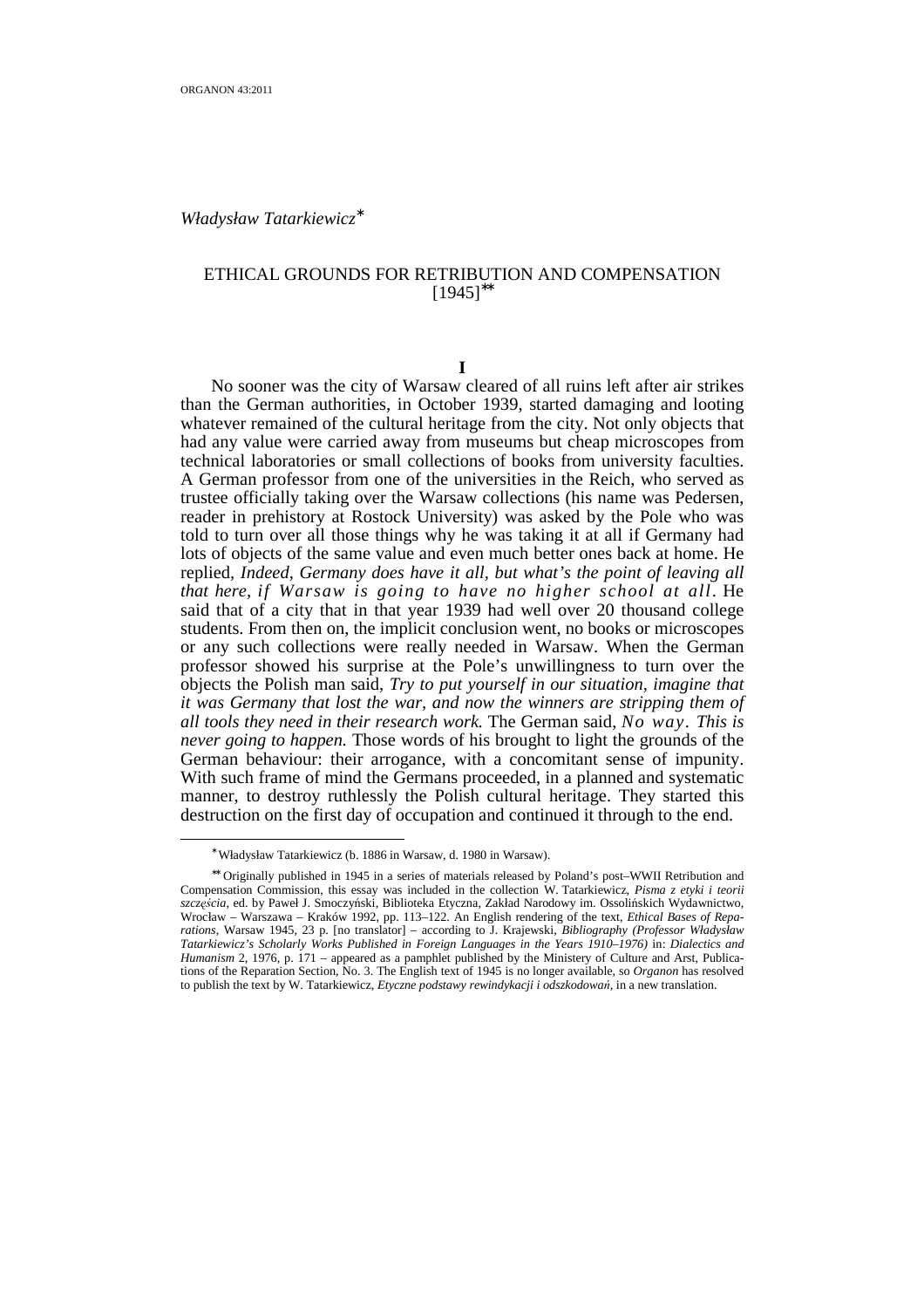1. All higher schools across the Republic of Poland were closed from the beginning of the occupation, their property confiscated. Indeed they were not closed, but just ignored, treated as if they had never existed. The professors were not notified they were dismissed. It was only in Kraków that they were invited to hear a German delivering as lecture, but as they arrived they were detained and sent to a boot camp in Germany.

 2. All general education secondary schools across Poland were closed as well the moment the Germans entered Poland, which left Poland with only a number of vocational schools working. They were not reopened through to the end of the occupation. School buildings were taken over for German purposes, as Warsaw's renowned Stefan Batory high school which was turned into a German secondary school, with its natural history facilities removed to Germany. For five and a half years, this country was left without secondary level schools, the way it was deprived of its higher schools.

 3. All academic societies and research organisations were closed down, and their property confiscated. In particular, the Germans closed the Polish Academy of Sciences [Polska Akademia Umiejętności], its property taken away, and the building was refurnished to serve as reading halls for Germans.

 4. All public libraries were closed for Poles. They were left open for use by Germans, and partly changed into purely German facilities. Books from public libraries and private collections were moved about from one to another. The net effect of the removals was that almost all of Warsaw's valuable collections – 300 thousand specimens of Polish old prints and 40 thousand manuscripts – were brought by the Germans to one library, and eventually, as they were leaving the city in 1944, they burnt the whole lot. Furthermore, the Germans expropriated all major bookshops working in Poland and turned them into *Deutsche Buchhandlungen*. The remaining bookshops got all their English and French books confiscated in 1940, and in 1942 Russian ones as well. Poles were prohibited to read anything in any of these languages (with the possible exception of French occupation press).

 5. All archives existing in Poland were closed for Poles right from the first day of occupation. Some archives were immediately moved to Germany. Some of the most important resources that were left in Poland were destroyed by the Germans before they left. In particular, they burnt down all of the New Archives [Archiwum Akt Nowych], the depository of official documents of the central authorities of the Republic of Poland of the years 1918–1939, as well as the Main Archives [Archiwum Główne] with documents of central authorities of earlier times. That way the Germans managed to bring the central archives of this country nearly to extinction.

 6. Throughout the occupation, publication of any book, academic or fictional, was banned. No scientific or literary journal, daily, let alone political journal, was allowed for publication. The only press licensed to appear then were journals published by the German authorities, low value papers bent on poisoning Polish readers' minds with every printed word.

 7. Also closed down were all museums and exhibitions. The National Museum in Kraków was changed into a casino for Germans, the National Museum in Warsaw into a shopping centre for SS–men, one exhibition facility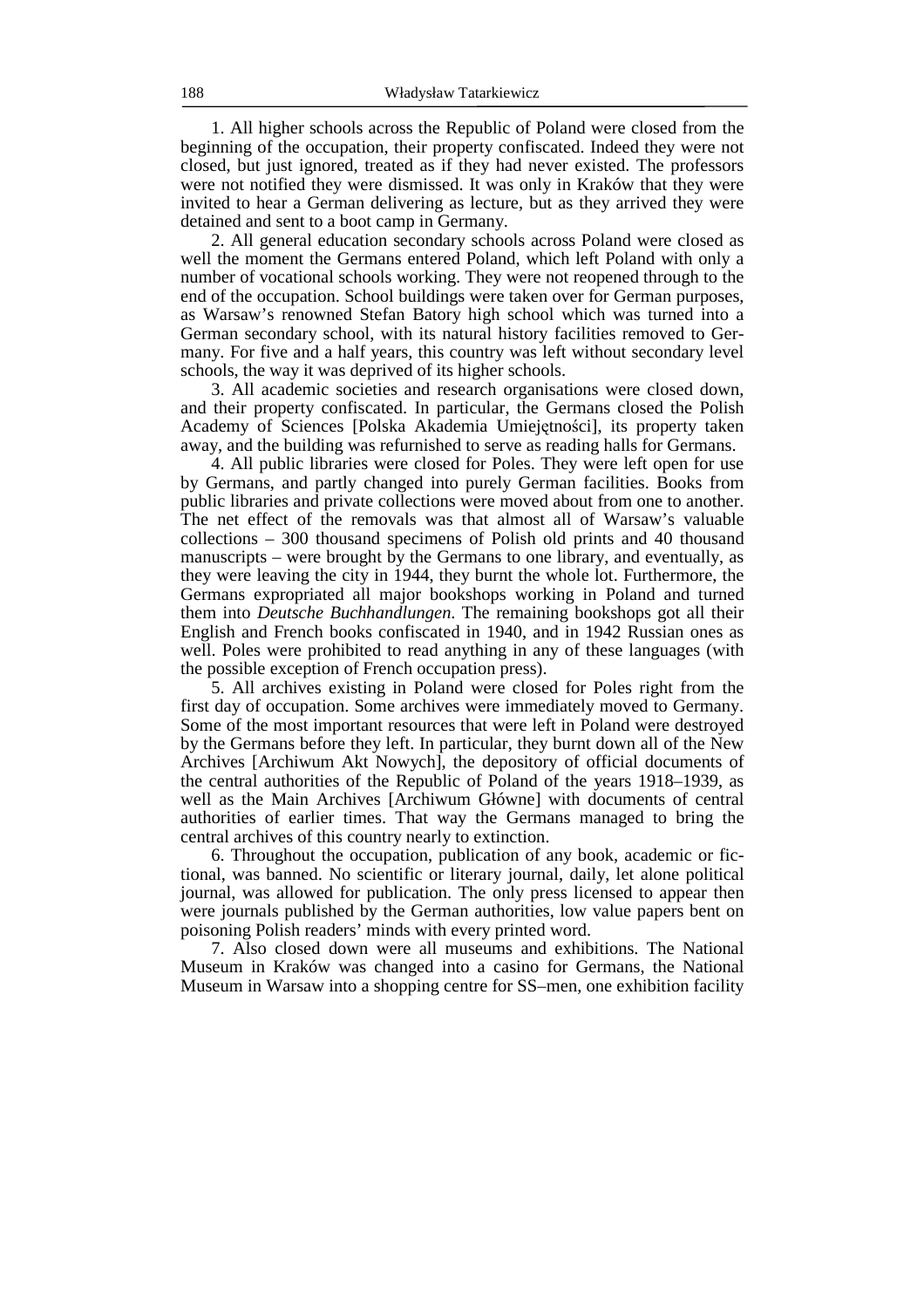in Warsaw turned into a *Haus Deutsche Kultur* and another one into canteen for servicemen. Art collections were either crammed in store rooms, leaving them inaccessible for conservation, or taken away. The National Museum in Warsaw was stripped of its entire collection of medieval art and of the best works from its other divisions. Before they demolished Warsaw's Royal Castle they removed from it the paintings, including 22 views by Canaletto. The gallery of paintings in Warsaw's Łazienki Palace was considered by the SS–men as their own property, and they gave a painting from the Rembrandt school from that collection to Governor–General Hans Frank as a present for his birthday. Works of art that were not to the Germans' taste were destroyed; they tried in particular to lay their hands on a painting by Jan Matejko showing the defeat of the Teutonic Knights in the battle of Grunwald of 1410, and when they had not located the painting they detained the board of the art gallery that owned it.

 8. Architecture was being ruined from the beginning of the occupation. The Royal Castle survived the siege of Warsaw, was demolished right after that, between October and December 1939, mined in 1940, and blown up in 1944. In the aftermath of the Warsaw Uprising of 1944, historic buildings in the Polish capital were burned and blown up, systematically, one by one. What remained of the million city that once had lots of age–old buildings was just one palace, a dwelling place for Germans and one they had not managed to demolish, and two churches nearby, as everything else was in ruin.

 9. Memorial statues were being destroyed from the moment the Germans entered. In Poznań, all were pulled down right away, the same in Łódź. In Kraków, they pulled down the monuments there of famous Polish poet Adam Mickiewicz and of Tadeusz Kościuszko, a brave 18<sup>th</sup> century military commander. In Warsaw, some of the memorial statues, including the one of Chopin, were destroyed already in 1942 (incidentally, it should be mentioned that works by Chopin, or other Polish composers, were not allowed for performance throughout the occupation). The remaining such monuments were destroyed during and after the Warsaw Uprising. Those included two works by Bertel Thorvaldsen: a statue of Copernicus and another one of count Józef Poniatowski.

 10. Private collections suffered a similar fate as public ones, or works kept in private homes. In Poland's western territories, which were incorporated in the German Reich, such objects used to be turned over right away to Germans or shipped out. Elsewhere in Poland the Germans did the same but less hastily. In particular, homes of persons incarcerated in concentration camps used to be confiscated, their belongings taken away to the last bit. The most massive action was undertaken in connection with the murder of the Jews in 1943, as sets of home equipment from tens of thousands of homes were looted, books were dumped together and sold as old paper.

 The German action was concluded at the time of the Warsaw Uprising in 1944. However, while in the first years of occupation the action was geared to looting Polish cultural property, now, in the haste and fury, its only purpose was destruction. In Warsaw, the location of by far the biggest part of Poland's scientific and artistic heritage, almost all private property was destroyed. The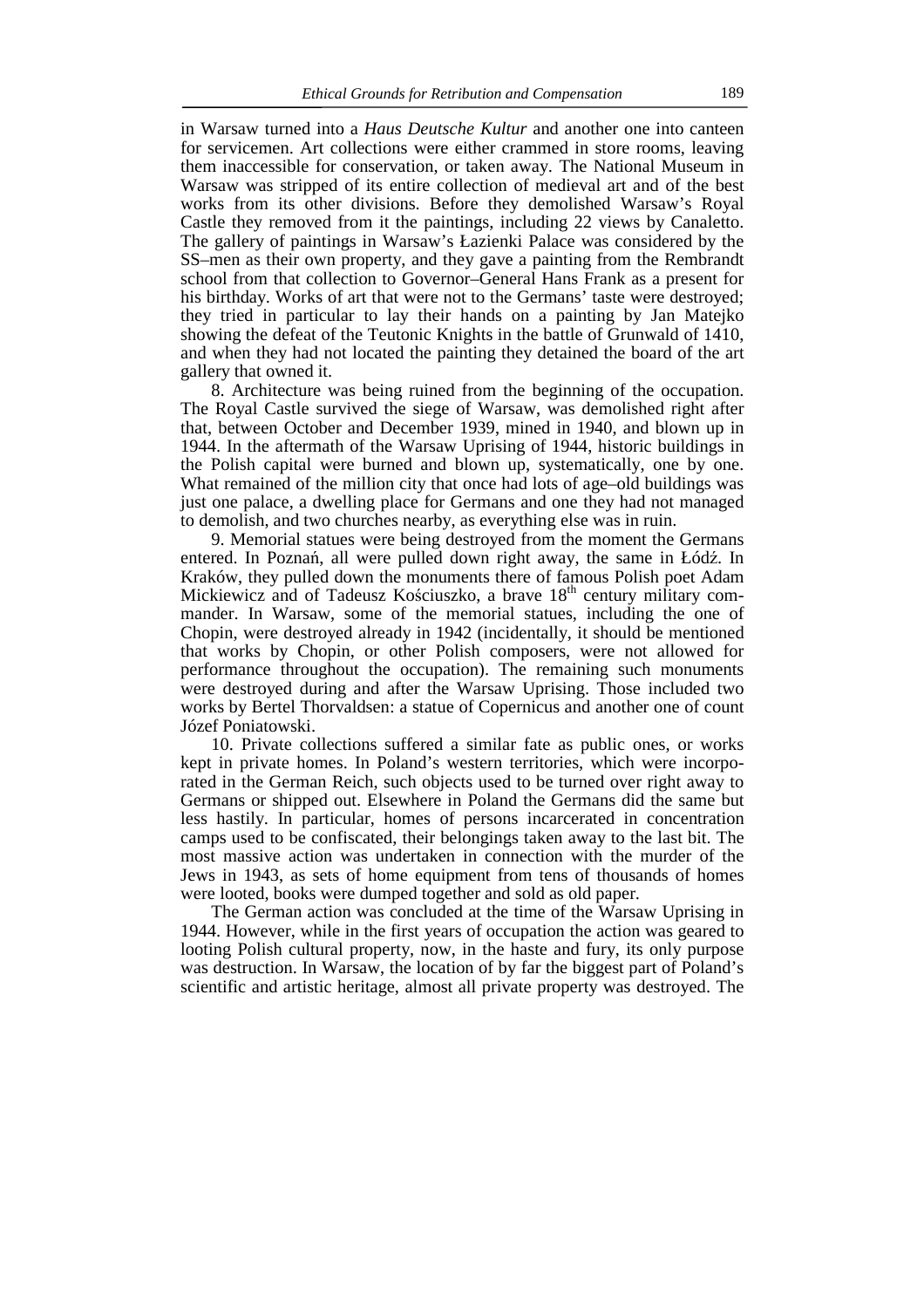hostilities were responsible for just a small part of the destruction, and most of that was a result of a systematic burning and blowing up of buildings the Germans captured one by one. My own experiences were much the same as those of thousands of Poles. My first recollection is already of 2 September 1939, as one of 29 bombs German airmen dropped that day blew away my family grave in a Warsaw cemetery. That was the *second* day of war, as hostilities were still at a great distance from the capital city and there was no talk of defending it – at that early point already did the German Luftwaffe launch their wrecking action.

 My last experience is of the time of the Warsaw Uprising, in August 1944. As the German troops took over in the part city where I lived they told us to leave our house immediately and they burnt it right away together with all the furnishings, collections, library, the outfit for research work. More houses were put to fire before, and after, mine, one by one. As I was leaving I managed to put into my suitcase just some underwear and a manuscript of a research paper I had worked on through the war years. On our way, as we were driven to a temporary camp soldiers took the underwear from the suitcase, and only the manuscript was left. Then a German officer came up, opened the case, and saw the papers. *What's that? A research paper*, he said. *– No, there's no Polish culture any more* – *'es gibt keine polnische Kultur mehr'*. He dumped the manuscript into the gutter. Those words of his reflected the Germans' attitude to us, in particular that *no Polish culture any more*: for, there used to be, up then, such culture, yet five years into the occupation they managed to make it gone. Their action was designed not only to destroy Polish culture, but indeed to wipe it out to the last trace. It was a premeditated action. It meant the execution of Hitler's personal order. Yet that order was carried out by all and by civil authorities as well as by private individuals, academics and artists. The whole German nation took part in the looting and the destruction, so the whole nation is liable.

### **II**

## The state of things is now, briefly, this:

 1. In the five years of occupation, the Germans were busy systematically and continuously destroying Polish academic culture, as well as its artistic culture, libraries and archives, schools and writings, just as museums and monuments, facilities and private property. Some of those goods were taken away by the Germans to their own country, other items were destroyed right away. They destroyed both objects of culture and work facilities that could be used to produce objects of culture in the future. Their destructive action was targeted and systematic. They did it right from the beginning, from the first day of the war. They prepared themselves for their job before: German spies who busied themselves before the war with watching the status of Polish wealth in different areas moved right away with German troops into Poland, to take charge of the liquidation of such Polish property – as did Dr. Dagobert Frey, art historian from Wrocław, who used to visit Poland regularly for *research purposes* and used information he gathered from colleagues in this country; he showed up in Kraków as soon as in September 1939 and the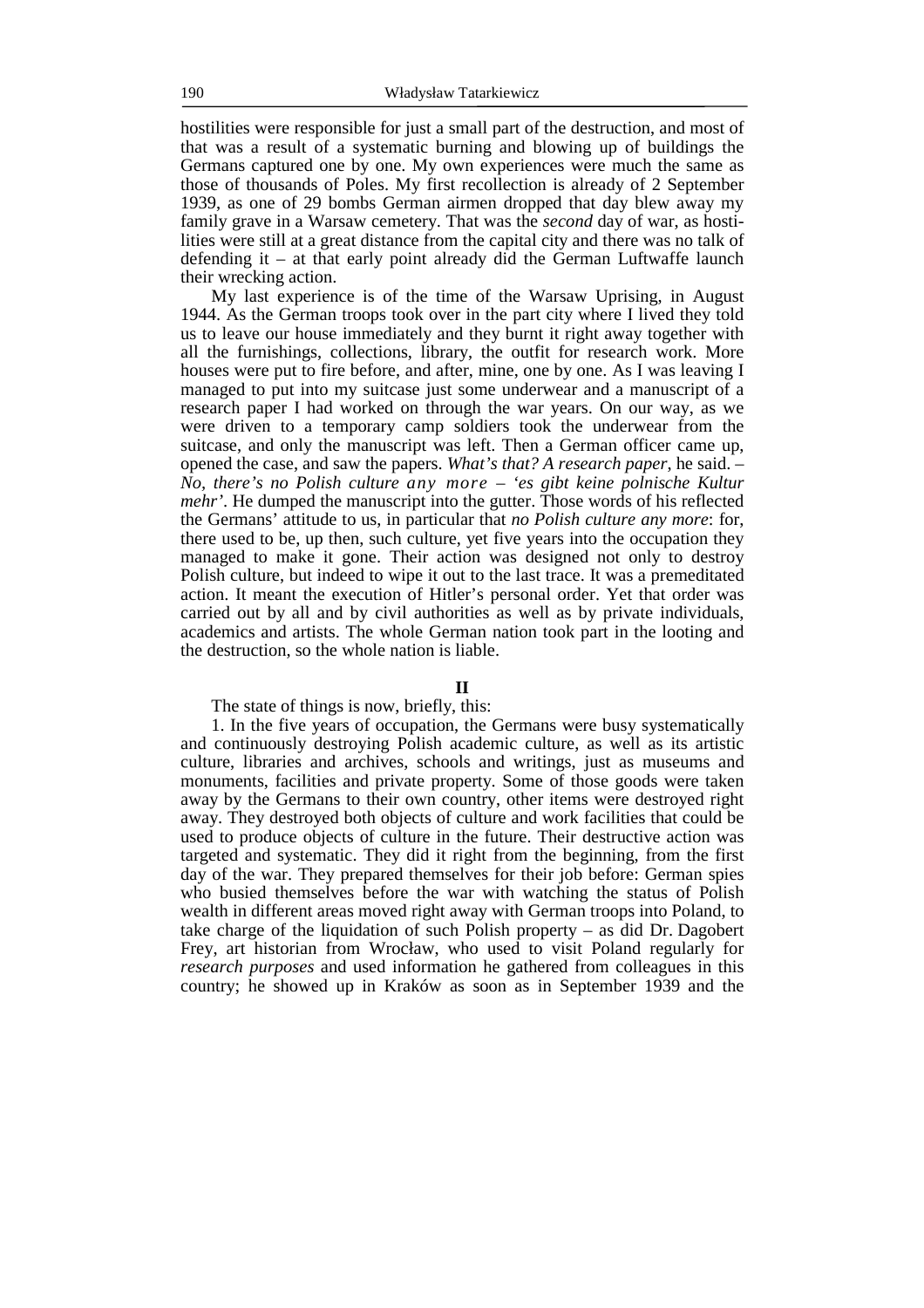following month he arrived in Warsaw to take away valuable objects of art and to oversee demolition works on the Royal Castle there. The circumstance that they had prepared themselves to carry out the action, and their relentless perseverance in the job accounts for the extraordinary extent of destruction the Germans were able to inflict in just a few years time.

 2. They carried on their action through to the end. They even sabotaged their own contractual undertakings, as they vouched to keep safe any public collection, which they promised to do in a capitulation agreement concluded with the Warsaw insurgents. What they actually did was to raise obstacles all the time only not to have to keep that particular promise, so it was only their flight from Warsaw under the Soviet offensive in January 1945 that saved some of the collections. Historic relics and monuments in Kraków were also left under mines. A total of 111 mines were found in the Wawel castle hill alone. Again, it was only due to the hasty flight of the Germans that the castle was saved.

 3. The destruction wrought by the Germans was even more hideous because: a) while being absolutely illegal it was cloaked in a semblance of lawful action; b) the Germans masqueraded their action cynically as an effort to rescue the cultural heritage. An ordinance issued in 1939 made it mandatory for any valuable works of art in private hands to be turned over to ensure their *protection*. The ancient Jagiełło Library was closed for Poles by the Governor–General, and when it re–opened for their own people the move was was lauded as a *eminent cultural action*; c) yet first and foremost all that was covered up by propaganda in brazen contempt of the truth quoting facts and historical theories hastily invented for that particular purpose. Official announcements, publications claiming to be scholarly, dailies, would present whatever in Polish culture could be seen to be of value as things produced by Germans alone. Polish culture had no Polish element in it. In Poland, the only artistically creative element over the centuries used to be the German arrivals. Kraków and Poznań were invariably treated as *age– old German* cities, and Warsaw or Lublin, Radom or Tarnów no less so. Any fine–looking corner, old church or building used to be praised as *works of the creative German spirit*, in defiance of the visible fact that at the time Poland was developing its statehood, just as in modern times, the German contribution to the arts in Poland, especially architecture, was oddly scarce, incomparably less than one would expect in normal neighbourly relations.

 4. One more truth to remember here: as far as political conditions are concerned, Germany fared far better than Poland over several centuries. Poland was long deprived of national independence and state protection over its culture, and in wars and historical ravages Poland lost parts of what had been created or gathered. Germany, on the other hand, lived in eminently favourable conditions, as they managed to collect in their museums, libraries or private homes much more cultural goods than they had produced themselves.

#### **III**

 1. Every state of things to which we may respond in one way or another, a situation we can keep going or change, raises an ethical issue for us. For if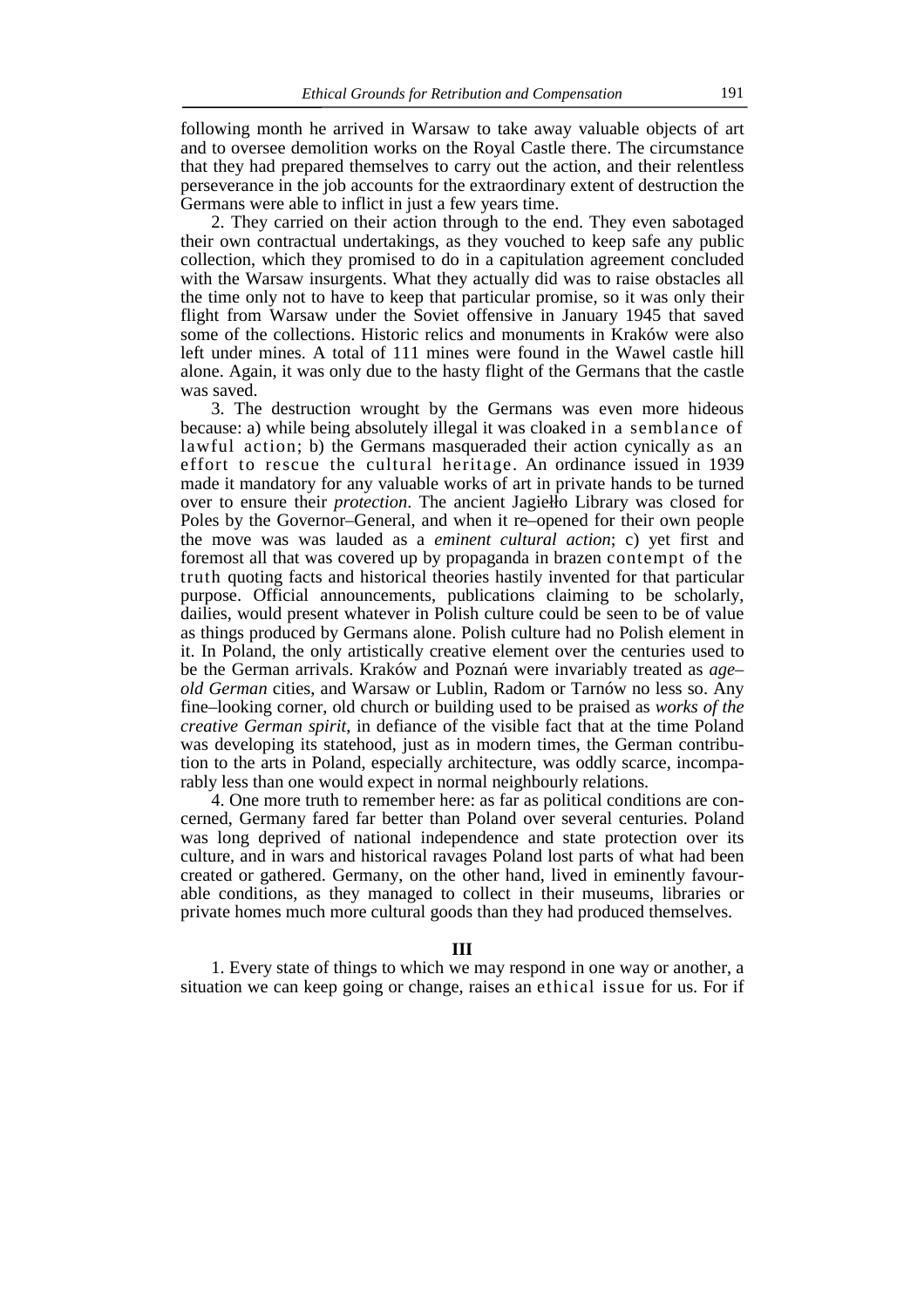it can be changed, it can be made better or worse. The ethical issue then is, generally, what should we do in order to add as much good as possible, or, where that is unavailable, at least to detract as much bad things as possible.

 This is the case of the state of things brought about by the Germans as they destroyed or seized cultural artefacts of other nations. There are people in whose power it is to react to this particular state of things, people who are in a position to get the looted objects back returned, and to demand compensation for damaged objects. These people, in their capacity to react, just have to react, for failing to react is itself a reaction, one that endorses the existing state of things, a reaction that sanctions a situation where those who had grabbed someone else's goods can go on holding the loot while those who were robbed of their possessions are left dispossessed.

 Generally, then, such state of things is a dual one: either it is good (or at least neutral) in which case the ethical point thereof is to make it even better; or else, it is bad, as the evil had been wrought, in which case the ethical point thereof is to remove, or at least reduce, the evil. This is exactly the present state of things in relations between Germany and Poland: evil had been wrought.

 2. Now, someone may ask if any evil had been wrought? For many a thing that in people's eyes appear to be bad, are not really so. Especially [in the eyes of] people who suffered wrongs, and so are not impartial. If someone wants to take an impartial approach to things, as in ethical discourse they definitely should, they need some objective criterion of good and evil, in the first place.

 Universal accord, which is often mentioned in this connection, is no such criterion, for it is virtually impossible to achieve anything like that in any more involved case. What is, however, is self–evidence of judgement. What is self–evident, that is to say, what cannot conceivably be seen as possibly different, is certain. Only that is for sure. This is the only unchallengeable criterion of good and evil. It was used already by the ancients, beginning with Aristotle, as modern thinkers, not even the subtlest minds, have come forward with anything else.

 In the light of this criterion it turns out that judgements about good and evil are scarce, for very few are self–evident. Not even damage of someone else's property is unquestionably an evil, if it occurred by chance, amidst a fight or in necessary defence. Damage of someone else's property, if it is a premeditated act, is a self–evident, indubitable, unquestionable, evil. Such was the evil the Germans did to Poland. Poland was destroyed by fire and dynamite, in a scheduled and premeditated act. The destruction was carried out intentionally, in a deliberate, well–designed, systematic, and methodical, manner. It did not happen by chance, on a sudden impulse, or in the frenzy of battle. If that was an impulse, or a frenzy, it continued, uninterrupted, through the 5 and a half years of the occupation, gripping all Germans in Poland. German history shows that whenever they had the means to do that they always resorted to that method against their enemies.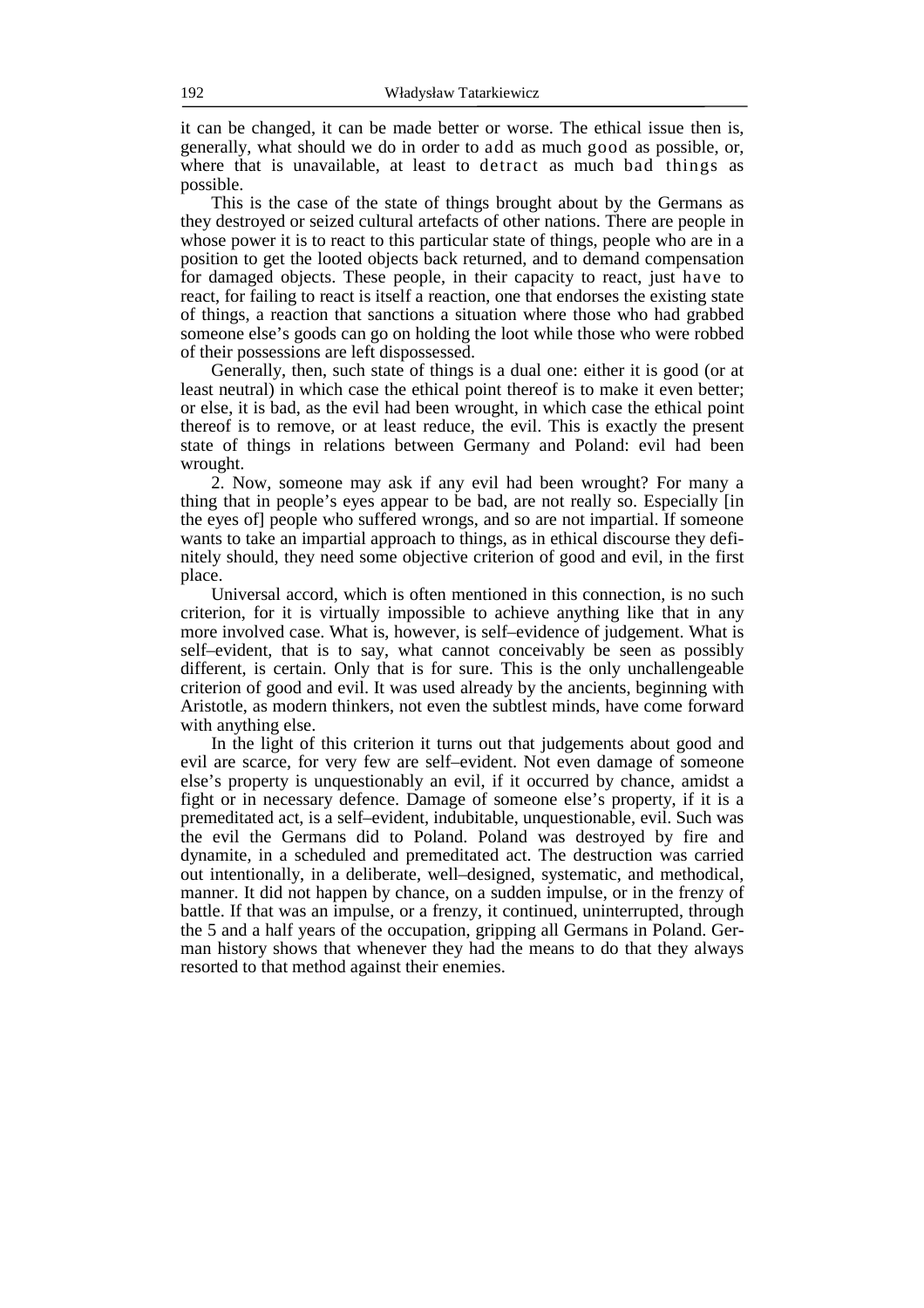The evil they wrought has in fact a double impact. First, that evil has a spiritual dimension, rooted as it is in the very intent of destroying the cultural heritage of another nation. Second, that evil has also a material dimension: the annihilation of memorial objects, residences, libraries, works of art, workshops. If such destruction is evil, then that is as clear as the sun in the sky. If such destruction is not evil, then there is no evil under the sun.

 3. So, evil has been wrought, so what kind of intervention should be applied to remove it, to drive it back, to remedy it, or, in the least, to lessen it. This follows immediately from the notion of ethical conduct, as progress towards good. If evil exists and if it can be removed, then removed it should be. Intervention would be unacceptable only where the evil was impossible to remove, and it would deserve condemnation only where it would itself be evil and where, rather than remove, it would only enhance, the evil. But, is the evil impossible to remove, or is intervention condemned to employ evil? Spiritual evil, if anything, is non–remediable; material evil is remediable. While intervention in certain forms does employ evil, it does not when undertaken in other forms.

 Indeed, suppose intervention does apply evil, when it is used as retaliation. Or as punishment. Or even as a deterrent, for prevention. But there is a type of intervention that is neither retaliation nor punishment nor prevention. Intervention whose sole intent is to remedy the evil that has been done. Such intervention holds in it no seed of evil. It applies where an evil done by one wronged another. If an evil wrought by one (a nation, in the same sense as an individual) corresponds to a wrong done to another (a nation, in the same sense as an individual), then such wrong has to be remedied. This is the case considered here: what the Germans did wronged others. Such wrong, suffered as it was, can be remedied, at least partly; if the spiritual wrong cannot be remedied, the material one certainly can.

 Our moral sense tells us clearly and patently that retribution, if at all possible, should be provided. Should this be questioned, ethical relations would be left with no self–evident truth, no norm, no moral order, and everybody would be free to do as they please, as long as they are in power and have the authority. But then, probably everyone's instincts tell them a different thing. A person keeps to a very simple and most basic principle, namely the principle of equity. This very simple and absolutely basic principle settles the case in favour of compensation.

 This principle could be counter–balanced with only one other principle, that of leniency. Yet precisely in this case leniency finds no justification. The evil that was wrought was done in a premeditated and persistent way, as an expression of arrogance and a sense of impunity. A judge's leniency may be fair action anywhere, but not where it comes to remedying a wrong. In such cases it would inflict a fresh wrong on the wronged one; leniency would then be injustice.

 4. By the same token, the equity principle cannot be counter–balanced with the principle of happiness. No doubt a man's happiness is eminently important, and, ethically, a fair end of human pursuits. But no apprehension of happiness can justify what the Germans had done, nor would it justify a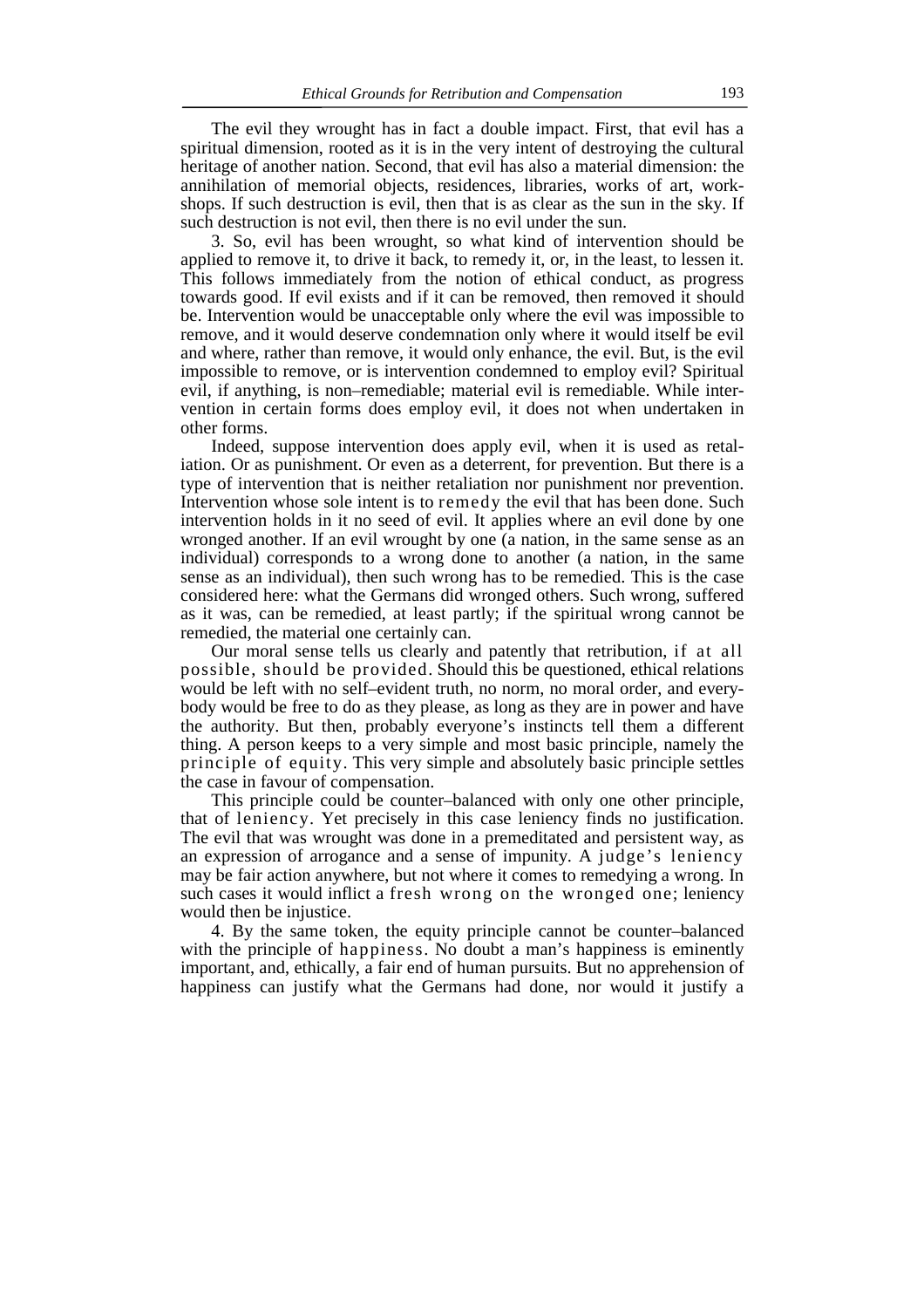waiver of any intervention against them. Happiness is a fair end ethically but only with two reservations: first, the principle of happiness must be be supplemented with the principle of equity.

 One man's happiness is worth no less than another man's, one nation's no less than another nation's. The idea is – as the Germans themselves used to say – not just to live but to let others live as well. So, happiness of Germans alone would justify none of the wrongs they had done to other nations.

 Secondly, the principle of happiness must be supplemented with the principle of morality. Happiness is unquestionably something good, but it is not the only such thing. Another good is a man's moral value.

 John Stuart Mill is remembered for holding that happiness is the supreme good. Yet he added that it is better to be a satisfied Socrates than a satisfied fool. The Germans recognised neither of these two reservations: if they pursued their own happiness, then only at the expense of unhappiness of others and in defiance of any moral standards. It is worth recalling what some of the greatest Germans thought of happiness. Kant wrote, *How can a man be made happy without being made moral and clever*. F. Hebbel held that to someone not deserving to be happy, happiness, once it came, would be a most terrible thing, an anguish hard to bear.

 5. These very simple and most general ethical principles – those of equity, happiness and morality – not only allow but indeed command retribution and compensation for property damaged. Other more specific principles lead up to the same as well.

 First there is what can be called the ethical principle of consistency. It says essentially this: if someone adopts a view and then applies it as that is to their advantage, even while knowing it was to the disadvantage of others, then it is right to apply the same view against them when things have changed and it has ceased to be to their advantage. The Germans, as they were powerful, held the view that the powerful have a right to use their power and to take away from the weak whatever they wanted. Nobody would be willing to apply that view in the way the Germans did, not even against them. But that view provides extra moral justification for retribution of wrongs one has suffered, even where he who had done the wrong resisted and justice would have to be done by the use of force.

 6. A further specific principle can be called the principle of greater or lesser accountability of evil. This principle says, essentially, that if every damage or appropriation of another's property is evil, it is even a greater evil when the perpetrator has damaged or appropriated the property from an individual or a nation that are less affluent than their own.

 This is the case of the Germans. As a result of political developments over the last 150 years, Germans grew rich in cultural production as in other respects as well, while Poland, deprived as it was of national independence and state protection of its property, had even earlier lost a sizeable part of its cultural heritage.

 7. A third extra principle may be called the principle of common usefulness. It says that certain goods, if put in the care of reliable keepers, are thereby more useful, more productive, to humanity at large, so it is ethi-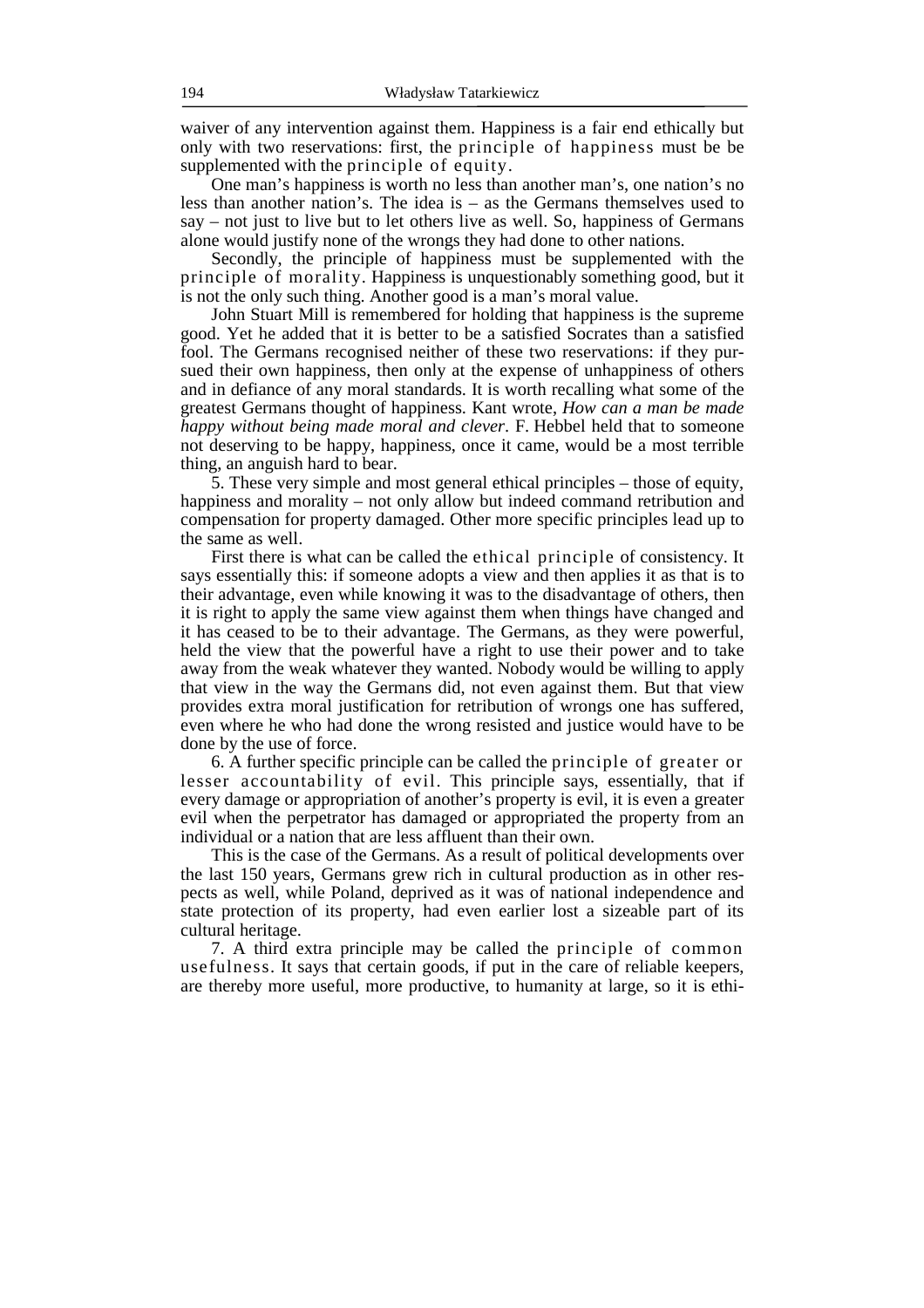cally right to support a turn–over of such things to those keepers rather than to others. Now, the Germans and their friends claim that the world will be able to enjoy the cultural objects best as long as they are in German hands, for Germans do most of the research work, they manage museums, libraries etc. better than others do. In particular, it is supposedly the smaller and less affluent nations that are in no position to rival the Germans in that respect. But this claim is very easy to challenge. In pre–war Poland, for instance, protection of the arts and sciences, museums, conservation work, organisation of archives, organisation of schools, in particular art schools – all that was done up to the best standards of the time and was growing – until the occupiers put an end to it. It is further open to doubt that Germany indeed does have a higher culture which would enable them to put to use any better the treasures of art or science they collected in their country. Even certain Germans had their doubts there. Nietzsche, himself a German, believed German culture was just apparently a high culture, that Germans in their culture actually lagged behind no less than two centuries and that they will never be able to make good that cultural lag.

 8. A fourth principle to mention in this connection is the principle of moral cultivation. It implies that only he represents a certain moral standing has a right to have in their care the higher values of mankind. We feel it is inappropriate and wrong when bad people provide patronage of noble goods such as the arts and sciences, when people who neither could nor wanted to care for foreign museums, libraries, recklessly wrecking them, should run their own magnificent museums and libraries keeping there the heritage of nations they sought to destroy.

 9. A fifth principle would be the principle of true ownership. The point of it is that what is owned, in the legal sense, by an individual or a nation, belongs to them partly in a deeper sense and partly in a more superficial sense. Works a nation has produced itself belong to this nation in a different sense than do works it has acquired, or especially works it has appropriated. Works a nation has to hold as a cherished treasure, works that, if destroyed, would hold back the nation in its development, are owned by the nation in a different sense than are an excess of riches, a plethora of cultural treasures, brought to a country from all over the world. It should be observed that Germans of late did not appreciate well enough those countless foreign works of art or scientific works they held in their collections, for they esteemed only what was German. Already a century and a half ago, philosopher Fichte, a precursor of modern Germany, called for closing down the borders to seal the country off against foreign intrusion. The same, not only in theory but in actual practice, was done by the national socialism of today. Losing something that is not cherished is not really painful, so losing foreign works of art from museums and foreign books from libraries is not going to hurt Germans.

 10. Lastly, there is a sixth principle to mention, the principle of equitable right. This principle (which German lawyers are so fond of invoking) says that any act of law, even one issued perfectly in keeping with the law, that abuses the sense of equity and justice, has in fact no validity; it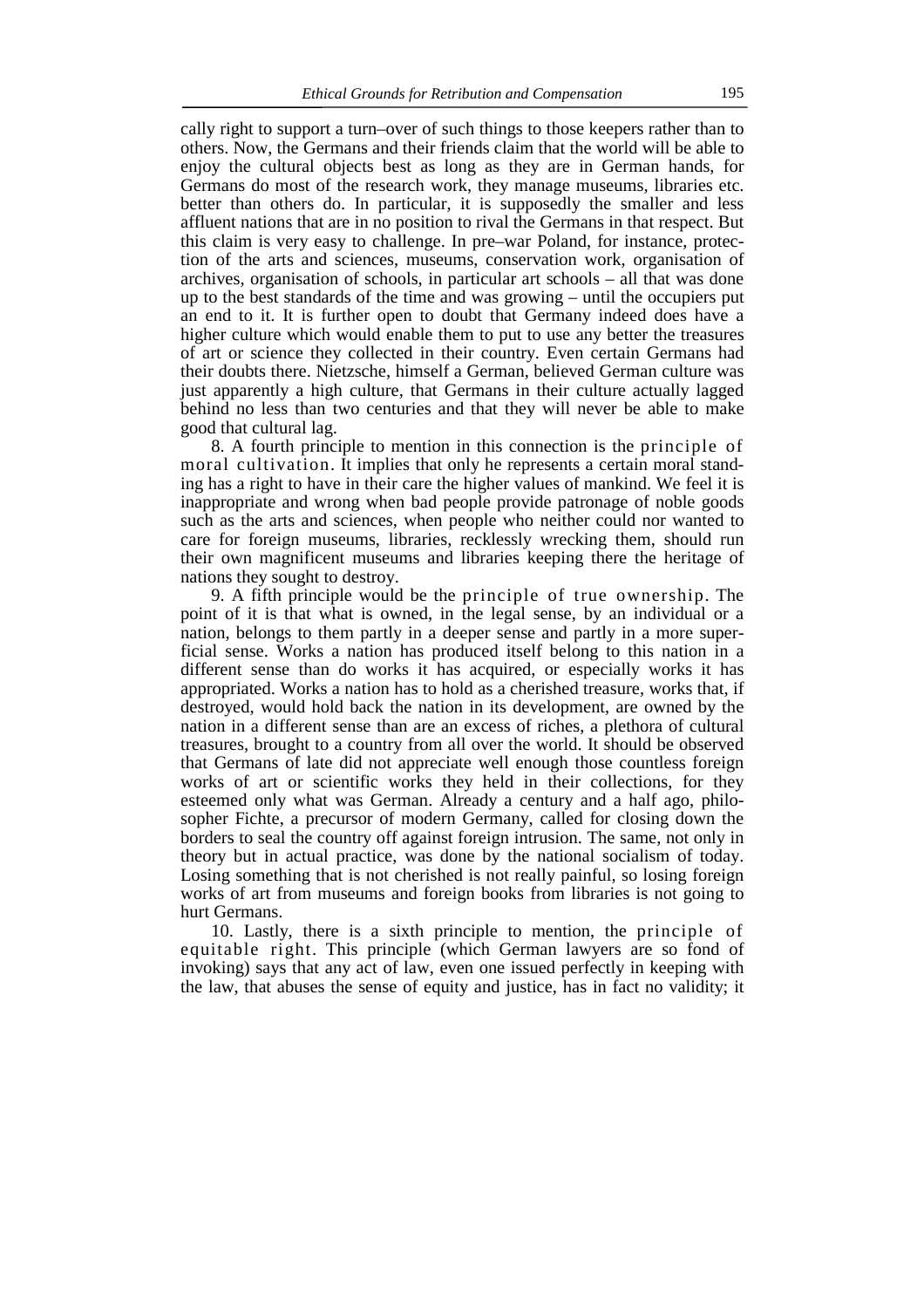lacks validity where it is at odds with *ius naturalis* and *ius divinum*. The Germans of course will insist that all acts of appropriation or damage they had done were in line with regulations of the law they had issued. But this principle of equitable right invalidates such regulations.

 The above–quoted ethical principles, which are valid generally, apply in the particular case of retribution and wartime compensation the Germans owe to Poland.

 1. It is of course not right, ethically, to retaliate with evil to evil, or to destroy the culture of those who destroyed our culture. But again, it is not right, either, to appropriate it the way they appropriated our culture. Even worse is anything that damages the seeds or workshops of culture of the future. Any such move, rather than remove the evil, would breed fresh evil and worsen the existing one. Such was the policy of the Germans towards Poles, but it cannot be a policy Poles or any cultural and humane nation should apply in relations with them (even though the principle of consistency may apparently justify that).

 2. But it is right, ethically, to demand the recovery, and to try to recover, what was wrongfully taken away from us. If the such objects cannot be located, it is ethically right to seek equivalent substitution. Likewise, it is ethically right to seek equivalent substitution for what was damaged. This follows first of all by the principle of equity, but indirectly from the principle of *consistency* as well. Furthermore, in the case here considered the principle of *accountability* applies too, for those who appropriated works of art or objects of science not only did have plenty of such goods but even more than those whom they expropriated. If they defend themselves against such retribution the Germans can bring forward neither the principle of *common usefulness* nor that of *equitable right*. Collections parts of which they are to return are not their *true property*. Nor do they have any *moral title* to their ownership.

 3. In determining any equivalent substitutes for property damaged or lost it would be ethically inappropriate to demand a return of things that are Germany's *true property*. Specifically, this includes things made by Germans. The German Reich is the proper place to keep such things. Yet it is ethically right to demand the return of:

 a) objects which are linked to Poland, such as, e.g. sculptures by Wit Stwosz, or objects that were kept in Polish collections before, such as, e.g. a tondo by Botticelli, which used to be owned by the Raczyński gallery but was taken over by a Berlin museum;

 b) objects that were bought by Germans for funds taken, at least in part, from Polish lands, as was the case of paintings the Saxon kings of Poland named August bought for the Dresden gallery;

 c) objects that were included in German collections following purchases but which are not linked to German culture. That is the case of works of art of Greek or Italian origin. Such objects can be taken away from Germany, especially since politicians and certain German scholars hold that many of such